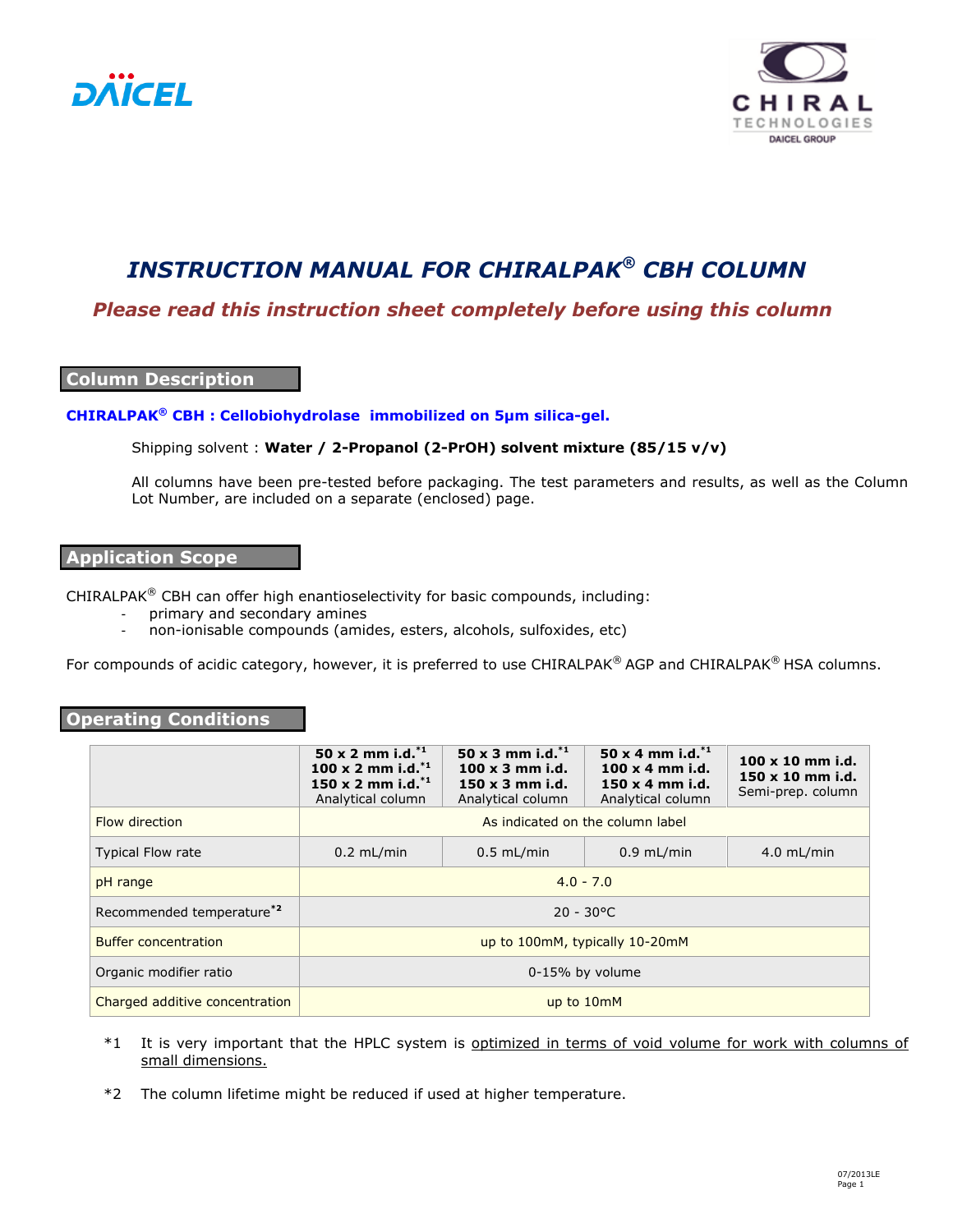# *A - Mobile Phase Starting Conditions*

| <b>NEUTRAL</b><br>Compounds                                                                            | <b>BASIC</b><br>Compounds |  |  |
|--------------------------------------------------------------------------------------------------------|---------------------------|--|--|
| Typical starting conditions 10mM Ammonium acetate buffer (pH 5.8) <sup>o</sup> / 2-PrOH = 95 / 5 (v/v) |                           |  |  |

**O** Refer to section B for preparation of the buffer.

## *B – Buffer Preparation - Example*

- *Preparation of 10mM Ammonium acetate buffer (1Liter):*
	- 1. Weigh 770.8 mg of ammonium acetate (CH<sub>3</sub>COONH<sub>4</sub>, purity  $> 99\%$ ) into a beaker.
	- 2. Dissolve the salt with about 800mL water (HPLC grade), equilibrated at room temperature (20-25℃).
	- 3. Adjust pH to the target value by using either diluted acetic acid or a diluted ammonium hydroxide solution.
	- 4. Filter the solution through a membrane of 0.22µm into a measuring flask.
	- 5. Add water until the limit line of the measuring flask. Place the stopper in the neck and homogenize the solution by agitation.

When buffer should be mixed with an organic modifier, the measurements are normally by volumes, using preferably volumetric flasks or measuring pipettes. After mixing, degas the mobile phase in an ultrasonic bath.

### *C – Mobile Phases*

Bacteria grow fast in eluents containing no or low alcoholic organic modifier. Such mobiles phases must be freshly prepared.

#### *Buffer*

The salt concentration of ammonium acetate buffer is typically 10-20mM but can be varied up to 100mM. The other kinds of buffers, such as sodium or potassium phosphate buffers, sodium acetate buffers, formate or citrate buffers, can also be used. However, the LC-MS compatibility of the method may be sometimes compromised.

#### *Organic Modifiers*

2-PrOH is the most frequently used. However, methanol, ethanol and acetonitrile can also be investigated. The relative eluting strength can be ranked as follows:  $2$ -PrOH > EtOH  $\geq$  ACN > MeOH

#### *Charged additives*

No charged additives are needed.

# *D – Samples*

The sample amount injected onto the column should be kept low enough. The recommended sample concentration is 0.20 mg/mL or lower with an injection volume of 5-10 μL, preferably.

Dissolve the sample in the mobile phase when it is possible. If the sample is insoluble in the mobile phase, add a higher concentration of the organic modifier. The sample solution should be filtered through a membrane filter of approximately 0.5µm porosity to ensure that there is no precipitate before using.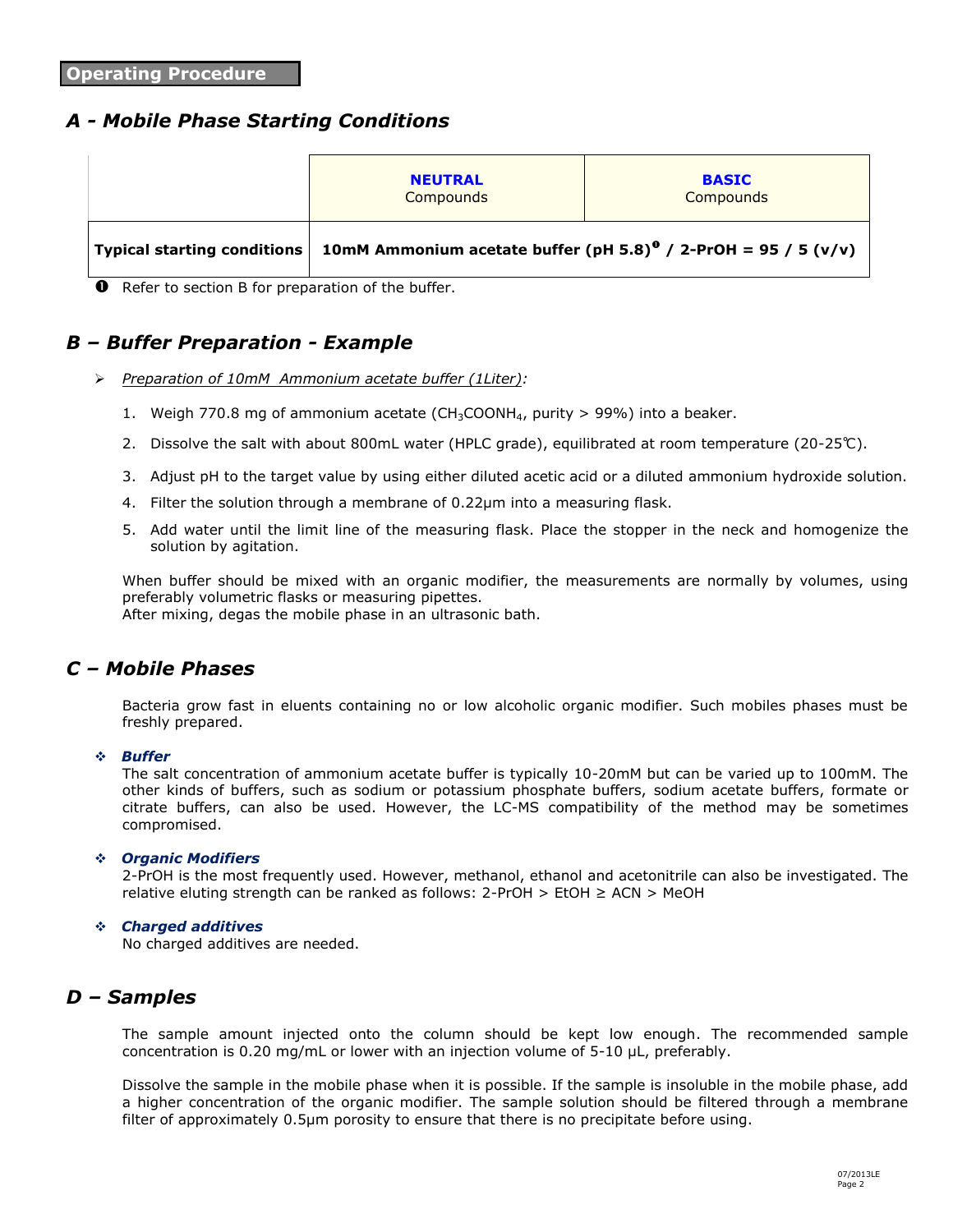#### *CAUTION: Dissolution of the sample in pure or high percentage of organic solvents may cause on-line sample precipitation. Do not inject unclear sample solutions or solutions containing undissolved compounds.*

### **Method Development**

The following scheme offers a guide for method development and method optimization.